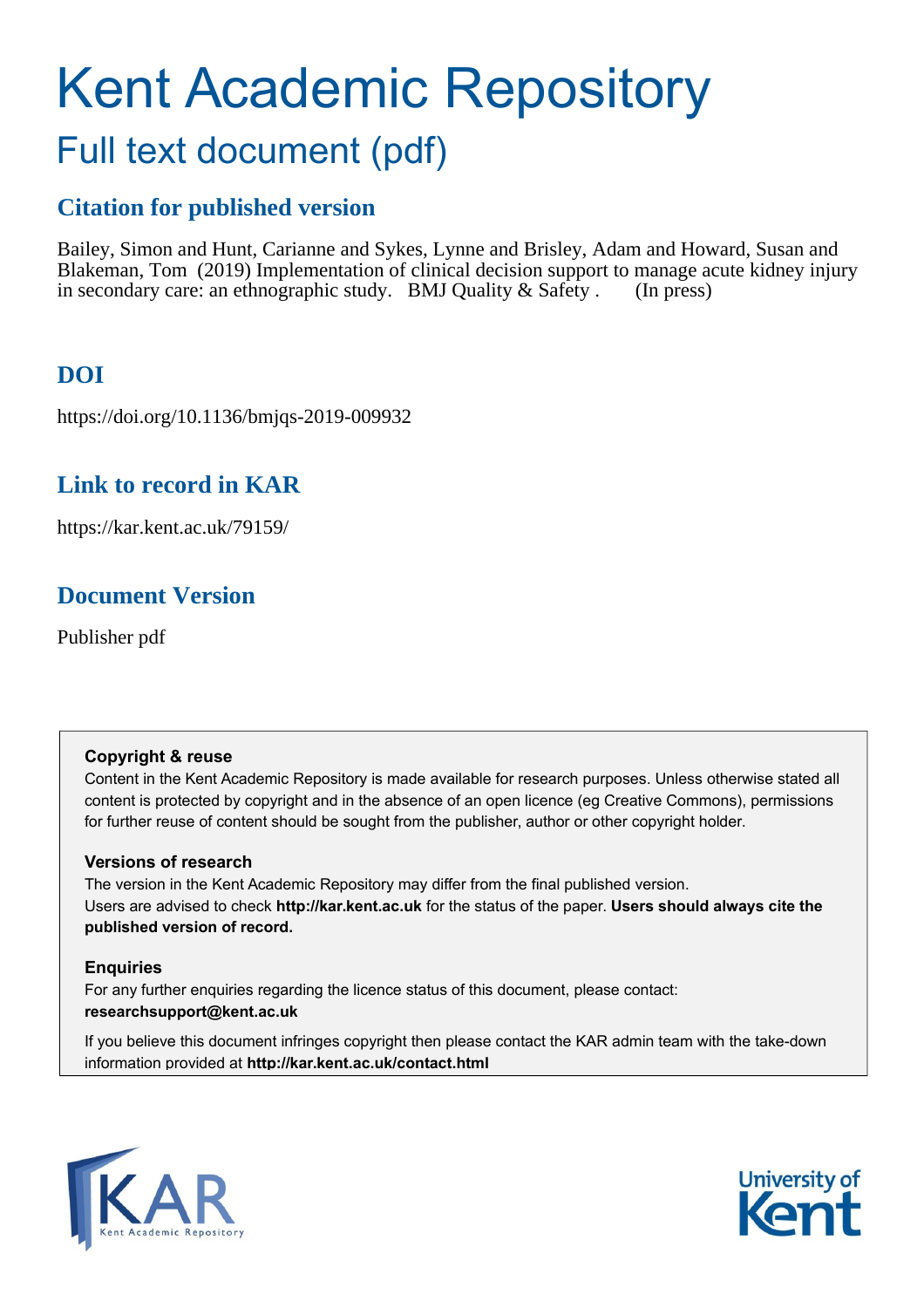

## **Implementation of clinical decision support to manage acute kidney injury in secondary care: an ethnographic study**

Simon Bailey,<sup>1</sup> Carianne Hunt,<sup>2</sup> Adam Brisley,<sup>3</sup> Susan Howard,<sup>4</sup> Lynne Sykes,<sup>4</sup> Thomas Blakeman <sup>15</sup>

#### **ABSTRACT**

**Background** Over the past decade, acute kidney injury (AKI) has become a global priority for improving patient safety and health outcomes. In the UK, a confidential inquiry into AKI led to the publication of clinical guidance and a range of policy initiatives. National patient safety directives have focused on the mandatory establishment of clinical decision support systems (CDSSs) within all acute National Health Service (NHS) trusts to improve the detection, alerting and response to AKI. We studied the organisational work of implementing AKI CDSSs within routine hospital care.

**Methods** An ethnographic study comprising nonparticipant observation and interviews was conducted in two NHS hospitals, delivering AKI quality improvement programmes, located in one region of England. Three researchers conducted a total of 49 interviews and 150 hours of observation over an 18-month period. Analysis was conducted collaboratively and iteratively around emergent themes, relating to the organisational work of technology adoption.

**Results** The two hospitals developed and implemented AKI CDSSs using very different approaches. Nevertheless, both resulted in adaptive work and trade-offs relating to the technology, the users, the organisation and the wider system of care. A common tension was associated with attempts to maximise benefit while minimise additional burden. In both hospitals, resource pressures exacerbated the tensions of translating AKI recommendations into routine practice.

**Conclusions** Our analysis highlights a conflicted relationship between external context (policy and resources), and organisational structure and culture (eg, digital capability, attitudes to quality improvement). Greater consideration is required to the long-term effectiveness of the approaches taken, particularly in light of the ongoing need for adaptation to incorporate new practices into routine work.

#### **Introduction**

Over the past decade, acute kidney injury (AKI) has become a global priority for improving patient safety and health outcomes. $1-4$  AKI is a common and serious clinical syndrome characterised by sudden reduction in kidney function.

It has many causes but most often occurs during episodes of acute illness such as gastroenteritis or influenza. $15$  AKI complicates approximately 6% of all hospital admissions, and is associated with significant morbidity and high levels of mortality.<sup>2 6 7</sup> The associated healthcare costs are substantial; in England, hospital AKI-related care alone accounts for around 1% of the total National Health Service (NHS) budget  $(\text{\textsterling}1.02\,\text{billion})$ .

In the UK, the 2009 National Confidential Inquiry into Patient Outcome and Death (NCEPOD) report on AKI, *Adding Insult to Injury,* found that up to one in five episodes of AKI were avoidable and only 50% of care associated with AKI could be considered 'good'.<sup>9</sup> The report highlighted poor assessment of acute illness with delays in the recognition of AKI.<sup>9</sup> To address identified gaps in quality and safety, a range of national initiatives were introduced including guidelines and quality standards.<sup>5</sup>  $10-12$  NHS England established the 'Think Kidneys' programme to improve care in hospital and community settings. $13$  A major driver for change has been the introduction of a mandatory NHS England Patient Safety Directive, which came into effect in March 2015. This required all NHS Acute and Foundation Trusts in England to implement a computerised algorithm within laboratory information management systems (LIMS) to standardise the identification of AKI.<sup>12 14</sup> Locating the algorithm within the hospital LIMS was intended to enable integration with patient records, permit extraction of data to be sent to the UK Renal Registry and facilitate future roll-out to primary care. All major LIMS providers committed to

1 Centre for Health Services Studies, University of Kent, Canterbury, UK 2 Liverpool Health Partners, University of Liverpool, Liverpool, UK

<sup>3</sup>Population Health Sciences, University of Bristol, Bristol, UK 4 Emergency Admissions Unit, Salford Royal Hospitals NHS Trust, Salford, UK <sup>5</sup> Centre for Primary Care, University of Manchester, Manchester, UK

#### **Correspondence to**

Dr Thomas Blakeman, Centre for Primary Care, University of Manchester, Manchester M13 9PL, UK; tom.blakeman@manchester. ac.uk

Received 14 June 2019 Revised 5 November 2019 Accepted 6 November 2019



© Author(s) (or their employer(s)) 2019. Re-use permitted under CC BY-NC. No commercial re-use. See rights and permissions. Published by BMJ.

**To cite:** Bailey S, Hunt C, Brisley A, et al. BMJ Qual Saf Epub ahead of print: [please include Day Month Year]. doi:10.1136/ bmjqs-2019-009932



BMJ Qual Sat: first published as 10.1136/bmjqs-2019-009932 on 3 December 2019. Downloaded from http://qualitysafety.bmj.com/ on December 5, 2019 at The Librarian Centre for Health<br>Sarvish Sat: first published as 10.1136/bm BMJ Qual Sat: tirst published as 10.1136/bmjqs-2019-009932 on 3 December 2019. Downloaded from <http://qualitysafety.bmj.com/> on December 5, 2019 at The Librarian Centre for Health Service Studies. Protected by copyright.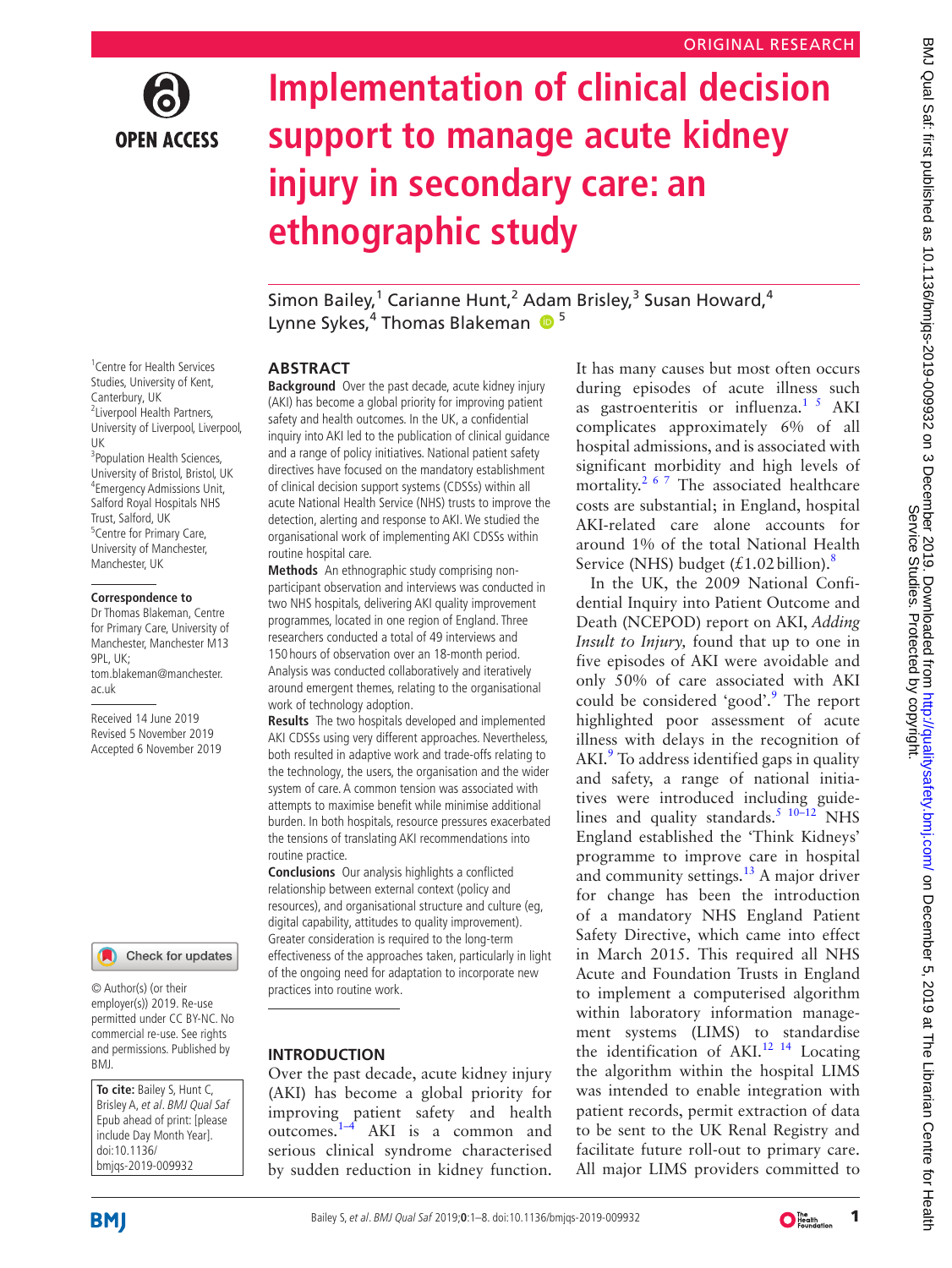providing the algorithm on a commercially available LIMS by July  $2014<sup>15</sup>$  This was followed in 2016 by a further patient safety directive requiring all NHS providers to 'develop an action plan' to 'improve local systems and processes for the care of patients with  $AKI'$ .<sup>12</sup> <sup>14</sup> <sup>16</sup> <sup>1</sup>

Based on an international classification system for AKI, it is recommended that a "clinical decision support system" (CDSS) comprises three phases: a *detection* phase entailing installation of the national algorithm resulting in generation of AKI warning stage test results; an *alerting* phase entailing communication of warning stage test results to relevant clinical teams (ie, an e-alert); and a *response* phase to ensure an AKI warning stage test result is placed in clinical context leading to accurate diagnosis and effective management.1 14 18

The implementation of CDSSs is regarded by policy makers as important in reducing both variation and costs in care.<sup>19</sup> Research has highlighted that the introduction of CDDSs may impact on workforce planning through 'new roles, new organisational functions and considerable management time'. $20$  There remain gaps in our understanding of how new CDSSs are integrated into the 'workflow', across diverse settings and at what  $\cot^{21}$ <sup>22</sup> Being mindful of the relationship between recommended practice (work-as-imagined) and everyday clinical work (work-as-done) is increasingly recognised as an approach to improve resilience and safety in healthcare settings.<sup>23-25</sup> As defined by Hollnagel, '*Work-As-Imagined…describes what should happen under normal working conditions. Work-As-Done…on the other hand, describes what actually happens, how work unfolds over time in complex contexts'*. 25 Through studying the implementation of AKI CDSSs, using ethnographic methods, we explored the professional and organisational work surrounding the translation of policy drivers and clinical guidance into routine hospital care.

#### **Methods**

#### **Setting**

This paper describes the implementation of two AKI CDSSs at neighbouring NHS hospital trusts in England. Both trusts were teaching hospitals with tertiary renal services and provided acute and specialist services to a mixed urban patient population of around 1.5million people. Both hospitals had capacity of over 800 beds. They had each made improvements to AKI identification and management in the past and sought to use the introduction of the algorithm as an opportunity to formalise and focus on these programmes of ongoing work. The research was undertaken as part of the National Institute for Health Research Collaboration for Leadership in Applied Health Research and Care Greater Manchester. Both hospitals were existing partners in the collaboration, and the protocol

| <b>Table 1</b> Data collection |                                                                                                                 |                   |
|--------------------------------|-----------------------------------------------------------------------------------------------------------------|-------------------|
|                                | <b>Hospital X</b>                                                                                               | <b>Hospital Y</b> |
| Interviews (total)             | 24                                                                                                              | 25                |
| Managers                       | 6                                                                                                               |                   |
| Clinicians                     | 8                                                                                                               | 5                 |
| <b>Nurses</b>                  | 4                                                                                                               | 9                 |
| Pharmacists                    | $\Omega$                                                                                                        |                   |
| Patients                       | $6*$                                                                                                            | ς                 |
| ٠<br>$+$ $  -$                 | the contract of the contract of the contract of the contract of the contract of the contract of the contract of |                   |

\*One interview was conducted with patient and carer together.

for the study was developed collaboratively between researchers and partners.

Both hospitals mobilised aspects of quality improvement (QI) methodologies set out by the Institute for Healthcare Improvement  $(HII)$ .<sup>26</sup> However, they took different approaches and used them in different ways. Hospital X adopted the Breakthrough Series Collaborative approach (hereafter: 'collaborative'), while in Hospital Y a 'change agent' approach was taken through the employment of AKI specialist nurses combined with an IHI-informed programme of system redesign. These differing approaches underscored the rationale for the research, in offering contrasting approaches to the implementation of a nationally mandated programme. At the same time the aims and objectives of each programme were broadly similar, with both sites including similar outcomes and process measures. It was the iterative process of developing a system for coordinating the alert that became the focus of research at each site.

#### **Data collection**

The study took an ethnographic approach comprising observations and semistructured interviews within the two hospital trusts (see table 1). Over the course of an 18-month period between November 2015 and September 2017, a total of 49 interviews were conducted with key personnel involved in the implementation process, and patients who had received care at one of the two sites. The research team also recorded around 150hours of observations.

Data collection in each site was driven by an exploratory ethnographic inquiry into 'how things are done around here'.<sup>27</sup> Researchers began by constructing a detailed account of the approach taken to QI in each site, and the formal and informal organisational conditions in which this approach was situated. This provided the basis for examining the different kinds of work involved in *doing* improvement.<sup>28</sup> In Hospital X, data collection commenced just as the collaborative phase of the QI programme was launched. This was a 12-month programme built around 'Plan-Do-Study-Act' (PDSA) cycles and comprising bimonthly collective learning events interspersed with ward-based testing and feedback events. These events comprised the main component of the research observation. Interviews were conducted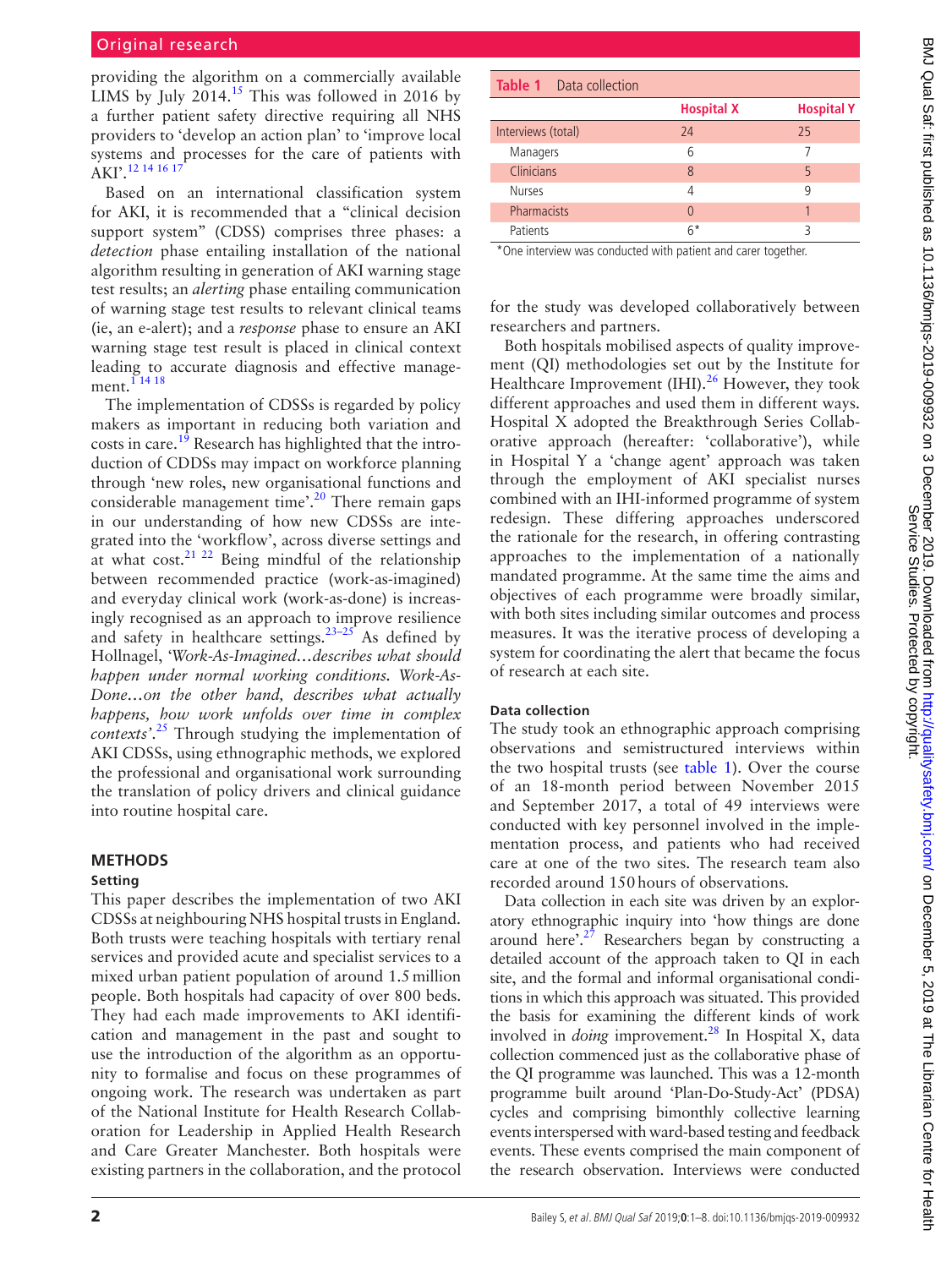first with key clinical and managerial personnel associated with the QI programme and then with clinical ward staff. These interviews were used to situate the QI programme in context from a variety of perspectives and explore perceived barriers and facilitators to its progress. In Hospital Y the QI work had been piloted prior to data collection and a 'spread' phase was being undertaken by two specialist AKI nurses. Data collection began with interviews and conversations with the nurses and the associated team in order to reconstruct the improvement process. A snowballing approach was then taken to identify further relevant interviewees, with whom to explore different perspectives on the process. Observations comprised shadowing the specialist nurses and observing their interactions with ward-based teams. All interviews were digitally recorded, securely transcribed and anonymised.

#### **Data analysis**

In line with accepted conventions of ethnographic research, analysis took place on an iterative basis throughout data collection, with each new interview or observation informing the next.29 Observational and interview notes were recorded in journals and discussed at regular team meetings. Emergent themes were identified and incorporated into interview topic guides, increasing focus as data collection progressed. Interview transcriptions were thematically analysed in order to develop a contextualised account of the implementation processes according to the observed differences between approaches to improvement, and the relationship between internal and external environment. Building on previous studies of CDSSs, our focus was on the 'work' of adaptation that characterises the adoption of new technology.20 Analysis drew our attention to a complex relationship between the objectives of AKI policy, the technology mobilised to accomplish them and the resources available to organisations to support the introduction of the new system. Here, we theorise this relationship by drawing on the relationship between work-as-imagined and work-as-done.<sup>25</sup>

#### **Results**

Within the time frame of our study both hospitals documented some success in relation to their outcome and process targets. Monitoring and reporting of these outcomes was undertaken internally by each trust, and is reported in the study research report.<sup>30</sup> Our data collection and analysis focused on the process of implementation.

Though the two trusts had contrasting approaches to the implementation of AKI policies and guidance, a common tension experienced in both settings was finding a balance between the benefit and the burden associated with the introduction of new systems. The following sections describe the unfolding approaches to introducing an AKI CDSS and how, in both hospitals, resource pressures, particularly on ward-staffing levels, exacerbated the tensions of translating recommendations into routine and sustainable practice.

#### **Different approaches to introducing an AKI CDSS** Hospital X—collaborative approach

The approach of Hospital X was based on IHI collaborative methodology but had been adapted to fit the organisation's structure and culture. The IHI method emphasises incorporating learning into dayto-day working routines. There was an established history of QI work at Hospital X prior to the AKI programme, with a dedicated QI team. They claimed to have an 'improvement culture' which included a set of norms, values and 'ways of doing things'. A critical part of the 'collaborative' methodology was the development of 'tests of change', which are small, practical techniques that wards developed iteratively through PDSA cycles.

Hospital X's AKI collaborative included an AKI working group, with clinicians from nephrology, acute medical and intensive care, and representatives from pharmacy, nursing, information technology, biochemistry, and the QI team. Ten wards took part in the collaborative, which was based around five 'learning sessions' held between August 2015 and December 2016. The aim of the collaborative was to develop and test a series of ward-based changes, to be developed into a 'change package' and spread to the rest of the hospital following the collaborative programme.

A key element of the collaborative learning sessions was for each ward team to consider how they would ensure appropriate actions in the response phase following an AKI e-alert. The care bundle (see box 1) drew directly on national guidance (see table 2).<sup>13</sup> At the start of the collaborative, learning sessions were

#### **Box 1 Hospital X—AKI care bundle Hospital X Acute kidney injury (AKI) Care Process Bundle** Investigate for cause of AKI; for example, sepsis or obstruction Urine dipstick test within 24 hours of first AKI alert Fluid balance assessment Stop ACE inhibitors and ARBs\*\*, and pharmacy medication review within 24 hours of first AKI alert Serum creatinine test repeated within 24 hours of first AKI alert Ultrasound scan of urinary tract within 24 hours of first AKI alert Specialist renal or critical care discussion within 12 hours of first AKI alert Written self-management information prior to discharge \*ACE inhibitor and angiotensin II receptor blockers (ARBs): pharmaceutical drugs used in the treatment of hypertension.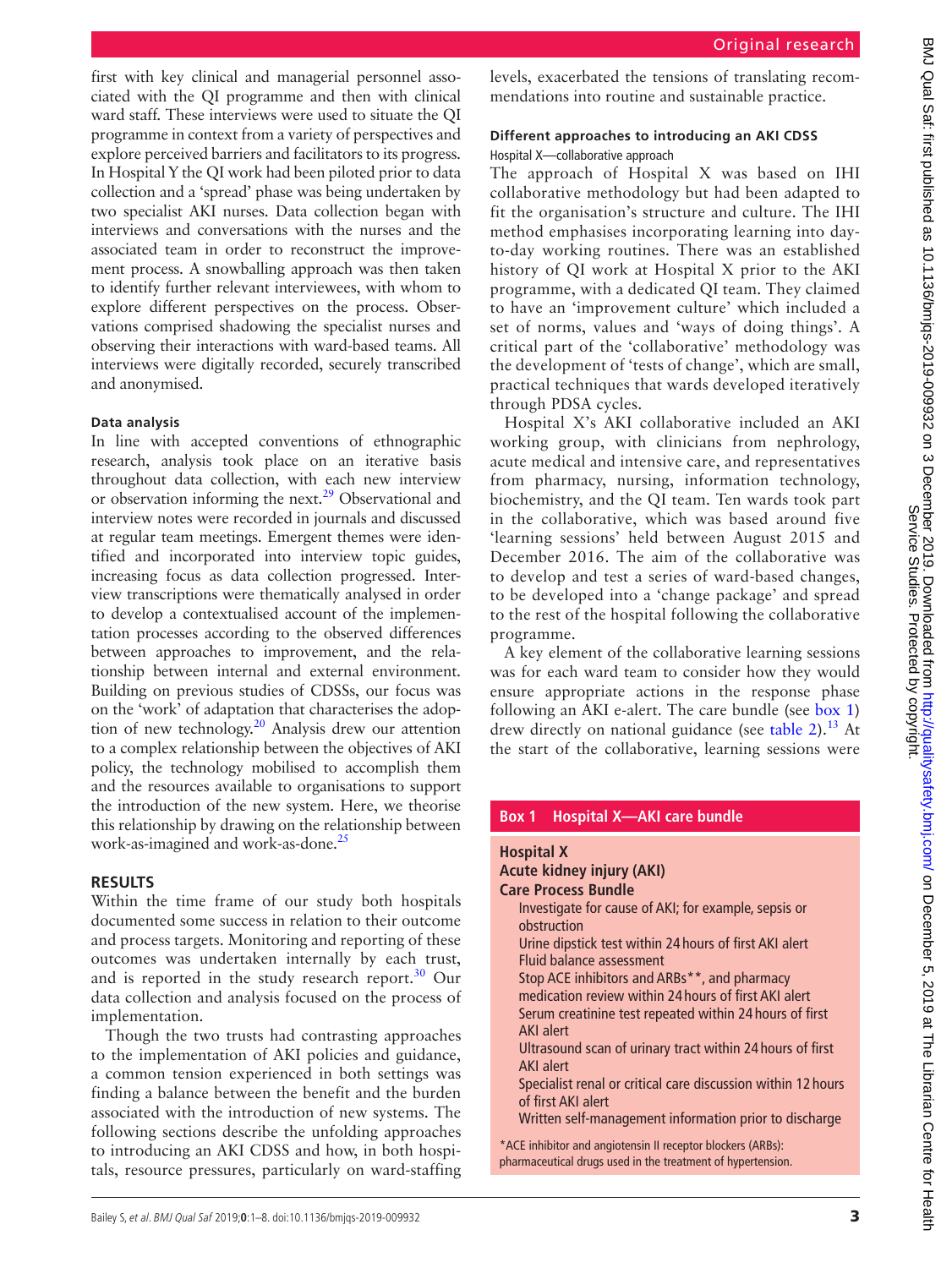| <b>Table 2</b> Summary of acute kidney injury (AKI) quality standard and statements, process measures and core elements of a care<br>bundle <sup>5</sup> 10 13 42                                                                                                                                                                                                                                                                                                                                                                                                                                                                                                                                                                                                                                                                                                                                                                                                                                                                                                                                                  |                                                                                                                                                                                                                                                                                                                                                                                                                                                                                                                                                                                            |                                                                                                                                                                                                                                                                                                                                                                                                                                                                   |  |
|--------------------------------------------------------------------------------------------------------------------------------------------------------------------------------------------------------------------------------------------------------------------------------------------------------------------------------------------------------------------------------------------------------------------------------------------------------------------------------------------------------------------------------------------------------------------------------------------------------------------------------------------------------------------------------------------------------------------------------------------------------------------------------------------------------------------------------------------------------------------------------------------------------------------------------------------------------------------------------------------------------------------------------------------------------------------------------------------------------------------|--------------------------------------------------------------------------------------------------------------------------------------------------------------------------------------------------------------------------------------------------------------------------------------------------------------------------------------------------------------------------------------------------------------------------------------------------------------------------------------------------------------------------------------------------------------------------------------------|-------------------------------------------------------------------------------------------------------------------------------------------------------------------------------------------------------------------------------------------------------------------------------------------------------------------------------------------------------------------------------------------------------------------------------------------------------------------|--|
| <b>NICE</b><br><b>Quality standard for</b><br>AKI (QS76) 2014                                                                                                                                                                                                                                                                                                                                                                                                                                                                                                                                                                                                                                                                                                                                                                                                                                                                                                                                                                                                                                                      | <b>Advancing quality</b><br>AKI clinical process measures 2015                                                                                                                                                                                                                                                                                                                                                                                                                                                                                                                             | <b>Think Kidneys</b><br><b>Core elements of AKI care bundle</b><br>2015                                                                                                                                                                                                                                                                                                                                                                                           |  |
| <b>Statement 1: People who are at risk of acute</b><br>kidney injury are made aware of the potential<br>causes.<br><b>Statement 2: People who present with an</b><br>illness with no clear acute component and one<br>or more indications or risk factors for acute<br>kidney injury are assessed for this condition.<br><b>Statement 3: People in hospital who are at</b><br>risk of acute kidney injury have their serum<br>creatinine level and urine output monitored.<br><b>Statement 4: People have a urine dipstick</b><br>test performed as soon as acute kidney injury is<br>suspected or detected.<br><b>Statement 5: People with acute kidney</b><br>injury have the management of their condition<br>discussed with a nephrologist as soon as<br>possible, and within 24 hours of detection, if<br>they are at risk of intrinsic renal disease or<br>have stage III acute kidney injury or a renal<br>transplant.<br>Statement 6: People with acute kidney injury<br>who meet the criteria for renal replacement<br>therapy are referred immediately to a<br>nephrologist or critical care specialist. | <b>AKI-01</b> Urine dipstick test within 24 hours of first<br>AKI alert<br><b>AKI-02</b> Stop ACE inhibitor and angiotensin receptor<br>blockers (ARBs) within 24 hours of first AKI alert<br>AKI-03 Serum creatinine test repeated within<br>24 hours of first AKI alert<br><b>AKI-04</b> Ultrasound scan within 24 hours of first alert<br>AKI-05 Specialist renal/critical care discussion within<br>12 hours of first AKI alert<br>AKI-06 Give patients written self-management<br>information prior to discharge<br>AKI-07 Pharmacy medication review-data<br>collection measure only | <b>Initial assessment</b> ABCDE as assessment*<br>(follow NICE CG501)<br>observations-check NEWS Score‡<br>Look for signs of sepsis Abdominal palpation<br>looking for full bladder<br><b>Initial treatment</b><br>Prompt treatment of sepsis (start Sepsis Six care<br>bundle)<br>Fluid challenges if hypovolaemic/hypotensive<br>Medication review<br>Stop potentially harmful drugs<br>Check for dose adjustments in AKI<br>Relieve obstruction (see quidance) |  |
| *A method for assessing each of a patient's vital systems—Airway, Breathing, Circulation, Disability and Exposure.<br>thttps://www.pice.org.uk/guidance/ca50                                                                                                                                                                                                                                                                                                                                                                                                                                                                                                                                                                                                                                                                                                                                                                                                                                                                                                                                                       |                                                                                                                                                                                                                                                                                                                                                                                                                                                                                                                                                                                            |                                                                                                                                                                                                                                                                                                                                                                                                                                                                   |  |

[†https://www.nice.org.uk/guidance/cg50](https://www.nice.org.uk/guidance/cg50)

‡National Early Warning Score: [https://www.england.nhs.uk/ourwork/clinical-policy/sepsis/nationalearlywarningscore/.](https://www.england.nhs.uk/ourwork/clinical-policy/sepsis/nationalearlywarningscore/)

NICE, National Institute for Clinical Excellence.

scheduled for a full day. As time progressed and the organisation faced mounting staffing pressures, attendance at learning sessions diminished. In response to these pressures and the effect they were having on the time ward staff could dedicate to the collaborative, the QI team shortened learning sessions to half a day. This reduction in time resulted in changes to the focus of the sessions. Much of what had been included in the previous sessions, such as team-building exercises, extended periods for sharing ideas, patient narratives and group discussion were dropped. This meant that the ongoing monitoring and reporting of data made up the majority of the agenda. Furthermore, the plan for spreading the change package had to be delayed in light of staffing pressures.

#### Hospital Y—change agent approach

In 2011, Hospital Y undertook an internal audit of AKI services to compare the findings to the NCEPOD report findings.<sup>9</sup> The audit found widespread variability between wards with regards AKI detection and management, which led to the formation in 2013 of an Acute Kidney Team. This consisted of three nephrologists, an intensivist, an acute physician, a part-time renal nurse specialist, a renal pharmacist and an IT developer. The team worked collaboratively on designing an improvement framework and

IT system to better manage AKI and provided quarterly reports to the Trust Board through the medical director. A steering group and working group established a business case for AKI nurse specialist funding. Between 2014 and 2015, the hospital undertook a 12-month programme of IHI-informed improvement education, in which key personnel involved in the AKI work designed and piloted an AKI intervention. Specific objectives of the QI project were to ensure: prompt recognition of AKI within 24 hours; appropriate medication reviews; appropriate fluid management; and adherence to all aspects of a checklist.

The intervention was tested using a factorial design on four wards with the support of one AKI nurse specialist for this period. Through use of PDSA cycles, the pilot focused on testing various combinations of improvement activities, leading to a set of interventions that could be spread hospital-wide. This included the development of a priority checklist for completion by ward staff for all cases of AKI (see box 2). As a result, by the time the NHS England Patient Safety Directive was mandated, Hospital Y had already developed its own AKI CDSS. In March 2015, informed by the findings from the pilot, two AKI nurse specialists were appointed on an ongoing basis to support spread across all wards.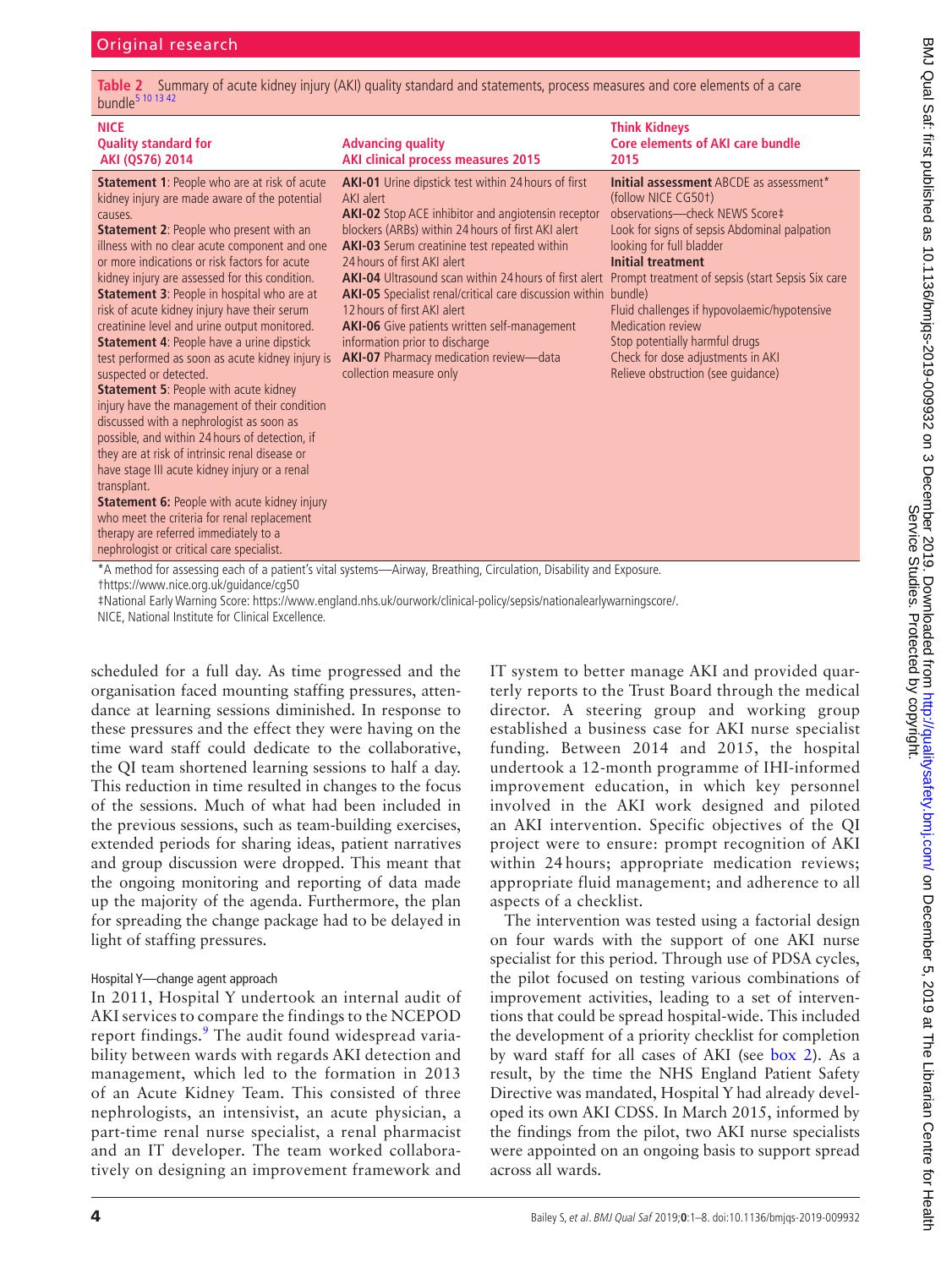#### **Box 2 Hospital Y—Priority Care Checklist**

#### **Hospital Y**

#### **Acute kidney injury (AKI) Priority Care Checklist**

Ascertain baseline creatinine Identify cause for AKI Perform fluid assessment Investigate for cause and consequences Consider catheterisation Renal and bladder ultrasound scan Consider referral to renal Fluid balance charts Perform and document urine dipstick Perform drug review

#### **AKI detection, alerting and response: contrasting approaches**

#### Detection to alerting

Hospital X adopted the national algorithm for detecting potential cases of AKI. The collaborative invested considerable work to set up an effective system that could be integrated into the electronic patient record. They expected that the e-alert would trigger actions that would be implemented by staff to halt the progression of AKI and provide clear advice to non-renal specialists about the referral pathway. The e-alert appeared in the record's demographic banner, which is a constant 'header' on the computer screen when clinical staff interact with a patient's medical record. Additionally, the e-alert was accompanied by a phone call from biochemistry to the ward where the blood sample had been taken for every new AKI stage 3 result.

Hospital Y implemented their own internally developed AKI algorithm, which was more sensitive than the national algorithm, which they claimed eradicated underdetection. One of the consequences of this was increased overidentification. Using their own system, Hospital Y estimated a prevalence of approximately 5% overidentification. Against this, they observed approximately 10% underidentification of true AKIs using the national system. They chose to accept overdetection because the nurse specialists were on hand to assess all cases and could discount any cases that they felt were not valid.

In contrast to Hospital X, Hospital Y did not have a fully integrated electronic patient record. In Hospital X the e-alert was present in the demographic banner at all times, whereas in Hospital Y the e-alert was associated with the blood results software on the computer, away from the paper notes. Therefore, in Hospital Y the nurse specialists were a dedicated resource that placed the AKI warning stage test result in the clinical context, checking and correcting any inaccuracies produced by the detection algorithm. The nurse specialists attached stickers to the notes of each patient with AKI; with sticker colours coded to alert nursing staff, doctors and pharmacists to relevant sections. To ensure that the information was being communicated effectively, the nurse specialists conducted daily ward rounds. In effect, the nurses in Hospital Y acted as a *human* alert to the AKI e-alert. In Hospital X, in an effort to reduce missing patients, pharmacists performed a medication review for all the AKI e-alerts.

#### Alerting to response

In Hospital X, once an alert had been triggered, a list of tasks described in the 'AKI bundle' (see box 1) would then need to be completed for every suspected case of AKI. The bundle process was built into the electronic record, but the AKI working group decided not to make completion mandatory because they were worried about alert fatigue (that is, a failure to engage with digital prompts) and of adding to the bureaucratic burden faced by ward staff in their day-to-day work. $31$ This meant the working group had to think of alternative ways to ensure the checklist was completed. They assumed that the majority of nurses and clinicians would complete the checklist. In reality however, the checklist was completed in a minority of all the recorded AKI cases, as the following quote illustrates:

I see junior doctors, for example, working on the computer and pop-ups will appear repeatedly alerting them to various things, they definitely don't read them. They just regard it as an annoyance and a nuisance and they skip over it as fast as they can. (Manager 1— Hospital X)

During the initial period of Hospital X's collaborative, a nurse on the ward was nominated as the AKI coordinator each day to ensure there was distributed responsibility. The objective of the AKI coordinator was to ensure that the AKI care bundle (see box 1) was completed and, as such, the system was reliant on the coordinator role. However, despite the initial idea of distributed responsibility, the AKI coordinator role was often left to the ward coordinator. This suggests that the care bundle was not a process that was simply absorbed into other clinical practices but something that required additional time in the process of care to be completed. In addition, the existence of multiple, simultaneous QI programmes, and other increasingly competing demands on ward staff, created a tension for staff as to where to focus their time.

People were very eager to take part and went out thinking we're going to do this, that and that. And then they realised that they didn't have actually the capacity to do it in terms of time and people… So the AKI work is not just one on its own, there are a lot more [quality improvement] projects ongoing already. And they just feel like they don't have time to do any… and they have to look after patients really. (Manager 2—Hospital X)

A key challenge in Hospital Y was the concentration of expertise among relatively few people and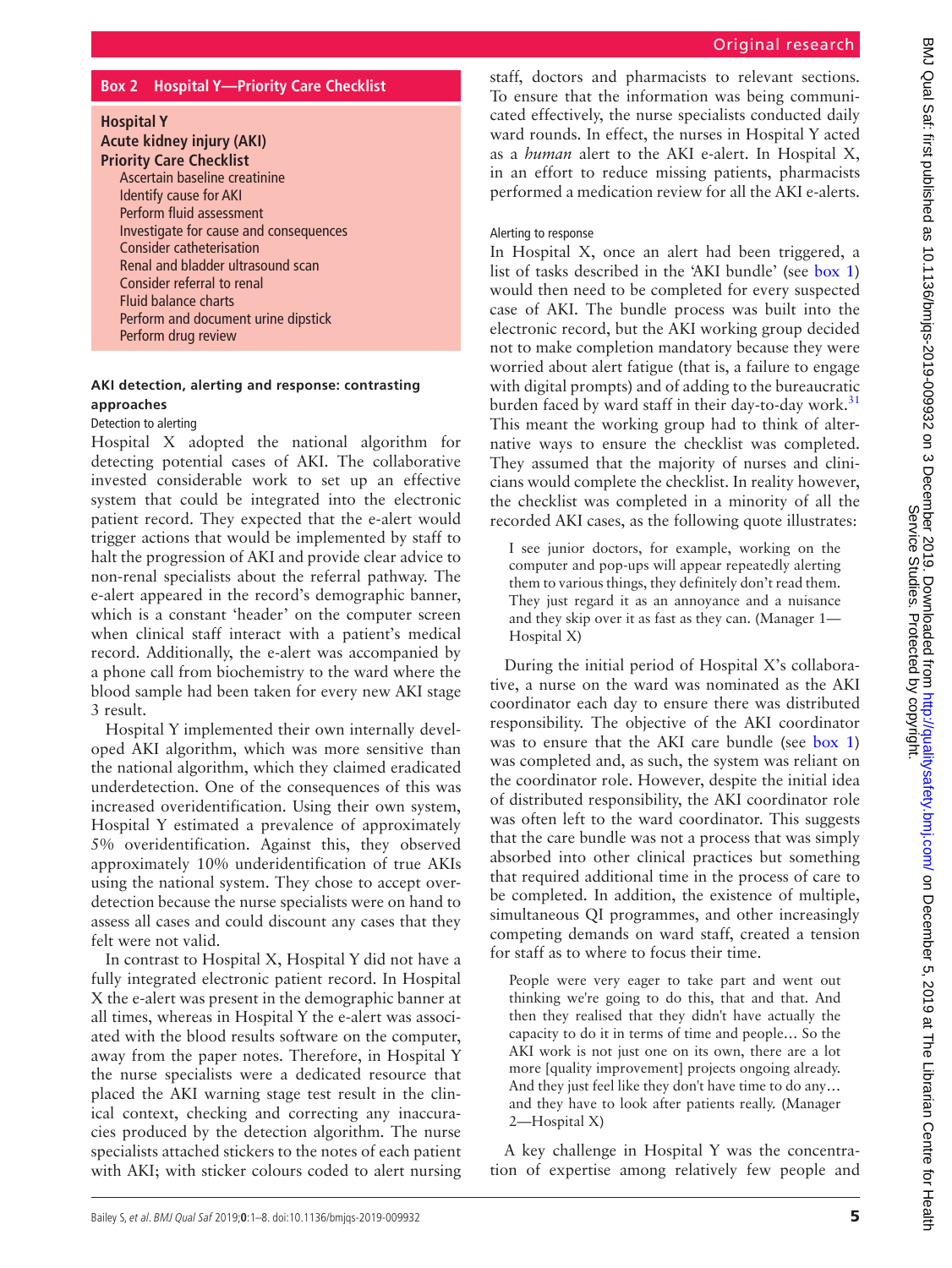the ongoing resource dependency this created. This person-dependent approach called for the handover of critical information that required the nurse specialists to negotiate boundaries between specialist/ generalist and nurse/doctor orientations. Although front-line staff still received alerts directly on electronic reporting systems, the specialist nurses regularly attended each ward in person in order to provide guidance and to prompt appropriate actions. Despite the importance of this face-to-face communication, there was a limit to what the specialist nurses could continue to monitor and, if needed, intervene (there being only two covering the entire hospital). This caused problems because the specialist nurses did not have sufficient time to provide continued monitoring and support across the hospital, which in turn added a further burden to ward personnel who were already struggling with understaffing.

#### **Discussion**

Through an ethnographic approach, this paper set out to examine the relationship between the objectives of AKI policy, the technologies mobilised to accomplish these, and the resources available to organisations to support the change. Being mindful of the relationship between work-as-imagined and work-as-done, $25$  our findings describe three key factors shaping this relationship:

1. The fitness for purpose of the technology:

The national algorithm resulted in both overdetection and underdetection of AKI.<sup>12 14</sup> Our findings raise questions about the 'fit' of a simple algorithmic approach to the management of a diagnosis such as AKI. AKI is characterised by indeterminacy and is reliant on ongoing human interpretation and judgement. Our findings illustrate two ways technology and human resource can be coordinated to manage AKI but emphasises that there are ongoing consequences of doing so for professionals and managers.<sup>32</sup> 33

- 2. The work of making the technology fit for practice:
- The problems caused by the potential for both overdiagnosis and underdiagnosis shaped the development of two different systems. Hospital Y developed its own algorithm that eradicated underdetection and contained overdiagnosis through daily manual checking of all possible cases by the nurse specialists. This may provide a safer and more reliable approach but requires significant ongoing investment. Hospital X sought to reduce the risks of overdiagnosis and underdiagnosis through the use of automated prompts to staff via its integrated record as well as by integrating the alert into daily ward routines and providing a pharmacy review of all possible cases. As underdiagnosis is by definition a 'missed case' (ie, something to which the algorithm does not alert) the Hospital X measures represent mitigation rather than eradication.
- 3. The consequences of this work for ongoing planning and resource use:

Hospital Y was dependent on the continued availability of resources to support the employment of a dedicated AKI nurse specialist team. This was being challenged within the time of our study, with pressures demanding their time in other areas. Hospital X faced challenges retaining engagement throughout the collaborative programme, and this looked set to be exacerbated by the launching of new improvement programmes. Resonating with previous CDSS research, which highlights the need for ongoing resources, $^{20}$  these factors put the sustainability of any changes in question.

Together these factors point to a key challenge associated with the attempt to maximise the utility of AKI as a driver for safe and effective care while minimising additional burden for patients and healthcare staff. Additional work represents a cost in terms of time and a reallocation of resources from elsewhere, and this complicates the ongoing task of prioritisation by hospital leaders. This undermines the persistent assumption of 'resource neutrality'<sup>34</sup> embedded in improvement methodologies and actioned through policy. Some of this resource cost was made visible through the design and delivery of the improvement programmes in each hospital. For example, in Hospital Y, the decision was taken to trade an increased rate of overdetection for eradication of underdetection. Hospital X faced a trade-off between the greater reliability that might have come from making the care bundle mandatory through the electronic record and the bureaucratic burden that they feared by doing this. This last point illustrates a broader concern with the introduction of new technology involving trade-offs between efficacy and sustainability.<sup>35</sup>

Other problems became visible to the research team as unintended consequences associated with either the technology or the work undertaken to incorporate it into routine practice. A key example was the issue of 'alert fatigue',<sup>31 36 37</sup> which was observed in our study when junior doctors ignored the many 'pop-ups' they routinely received. Resonating with our findings, Kanagasundaram *et al* (2016) found that a mandated response to an AKI alert 'irritated' clinicians with limited engagement in the functionality of the CDSS. $36$ Their evaluation indicated that staff found ways to bypass alerts, which 'simply hid it until the next time a patient's chart was accessed'. Furthermore, credibility of the CDSS could be 'strained' when the detection was deemed to be too sensitive.<sup>36</sup>

There are known issues regarding the accuracy of CDSSs which can create organisational problems in the additional work required to adapt to and resolve issues created by the technology in use.<sup>20 35</sup> The problem of alert fatigue demonstrates that technologies can alter clinical work in a manner not always well received by clinicians.<sup>38</sup> Therefore we find a tension here between algorithmic and clinician judgements, in which there are both sanctioned and unsanctioned instances of clinicians overriding the system, respectively, to resolve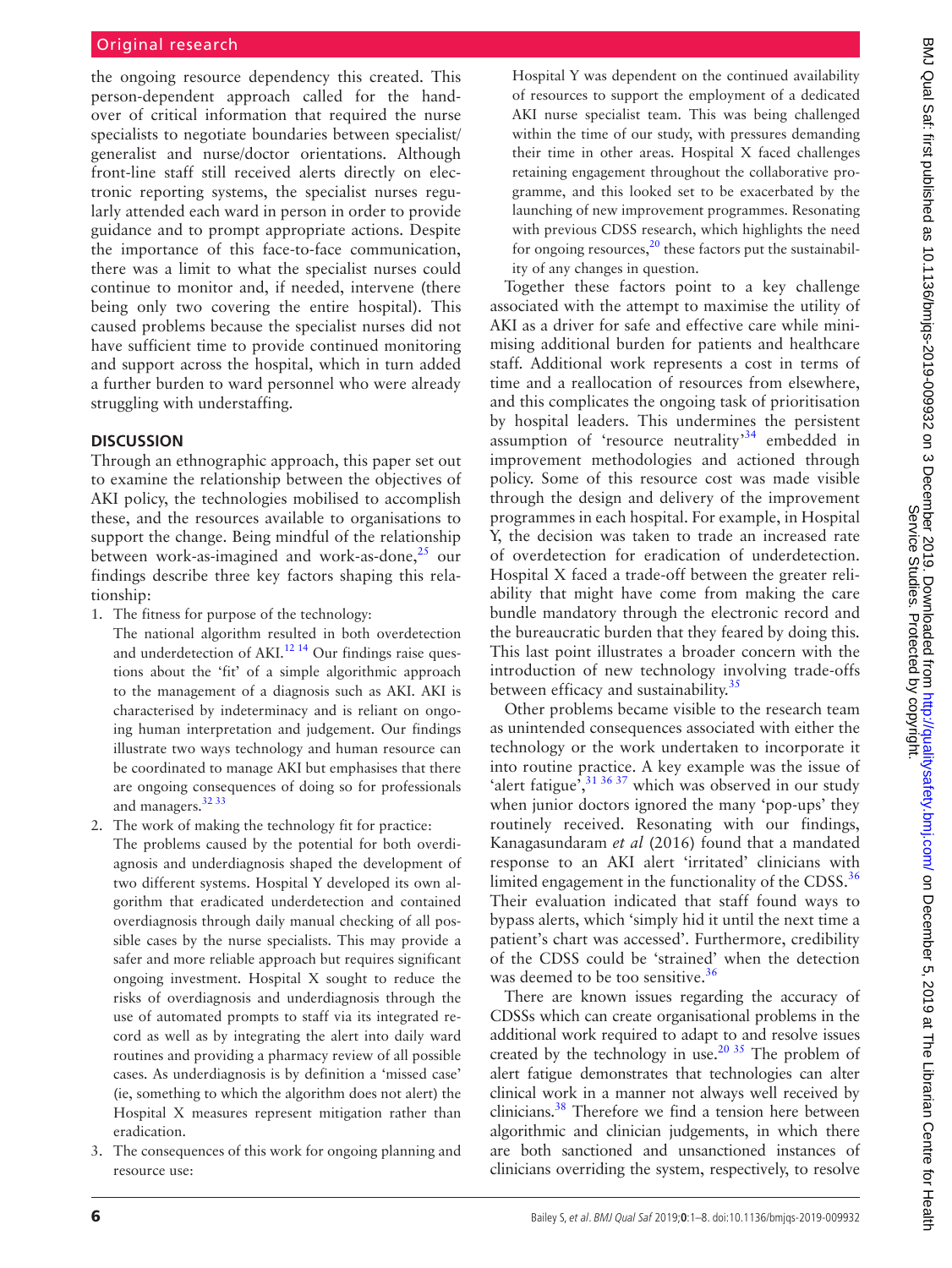inaccuracies, or through fatigued failure to act. We draw attention to two organisational problems that result: first, if a CDSS prompts both sanctioned and unsanctioned activities on the part of professionals, then this complicates the formal organisation of work and the ability to create an auditable account of that work. Second, if errors occur as a result of the inaccuracies of a CDSS, then the question of how to reconstruct a process of care with clearly demarcated domains of responsibility becomes problematic. Within the concept of alert fatigue we therefore find a significant challenge to the maintenance of safe and transparent standards.

Focusing on 'work as done' helps to make the various workarounds associated with successive changes to systems visible and suggests that a dysfunctional effect might result from the accumulated adaptations necessary to embed changes into working routines.39 Both Hospital X and Hospital Y raised concerns about the shifting of resources and priorities towards new areas of improvement prior to the completion of their programmes of work focused on the AKI CDSS. Beneath the rhetoric of the 'improvement culture' talked about in Hospital X we found evidence of 'improvement fatigue' as the demands of multiple consecutive programmes of improvement created challenges for QI managers engaging staff, and compounded existing staffing pressures. This is of particular concern if new programmes result in the adoption of practices which conflict with those adopted as part of a previous programme, as this will ultimately put in question the sustainability of any changes. If adaptations to technologies complicate the formal organisation of responsibilities in the provision of safe and transparent care, then this presents a sustainability challenge which is systemic in nature. Further research is required concerning the possible displacement of responsibility caused by the introduction of computerised decision support systems.

The study had limitations related to its ethnographic design, which permitted us in-depth but partial access to the two sites. Our access was granted via the QI team, which meant that accessing staff who were unsupportive of the QI work, or unaware or critical of AKI was more difficult. The two hospitals were at different points in their improvement programmes, and the degree of access permitted in Hospital X was greater than in Hospital Y, therefore the findings cannot be treated as strictly comparative.

#### **Conclusions**

AKI is a clinical syndrome that is of relevance to a range of patients and across all clinical settings. As such, examining AKI-related work provides an important exemplar for the implementation of system-wide CDSSs.<sup>22</sup> Our findings contribute to a growing literature surrounding CDSSs in which there is a recognised need to 'go beyond' usability testing by broadening the evidence base to take into account the social, cultural and institutional

influences that impact adoption of CDSSs.<sup>39 40</sup> Often, the introduction of something new into a complex system initiates a process of adaptations and trade-offs, referred to as 'workarounds'.23 41 Our findings show that such workarounds (which include the decision to ignore alerts altogether) complicate the formal organisation of care, which requires clear demarcations of responsibility. As the implementation of CDSS is increasing rapidly, our findings suggest that attention is required to the work required to make CDSS work-in-practice, and the actions and opinions of key stakeholders with regards to its use. Given the difficulty of making an automated technology visible to human intervention, the increasing use of CDSS requires a re-examinination of the formal standards for making work accountable.

**Acknowledgements** The authors thank the participants who took part in the study. The authors also thank Professor Ruth Boaden and Peter Mellor for their contribution.

**Contributors** SB, AB, SH and TB designed the study. SB and AB led the data collection and analysis. SB, CH and TB drafted the manuscript. SB, CH, AB, SH, LS and TB contributed to the results interpretation, provided further inputs and edited extensively before finalisation. All authors read and approved the final manuscript.

**Funding** This project was funded by the National Institute for Health Research Collaboration for Leadership in Applied Health Research and Care (NIHR CLAHRC) Greater Manchester. The NIHR CLAHRC Greater Manchester is a partnership between providers and commissioners from the NHS, industry and the third sector, as well as clinical and research staff from the University of Manchester.

**Competing interests** None declared.

**Patient consent for publication** Not required.

**Provenance and peer review** Not commissioned; externally peer reviewed.

**Data availability statement** No data are available.

**Open access** This is an open access article distributed in accordance with the Creative Commons Attribution Non Commercial (CC BY-NC 4.0) license, which permits others to distribute, remix, adapt, build upon this work noncommercially, and license their derivative works on different terms, provided the original work is properly cited, appropriate credit is given, any changes made indicated, and the use is noncommercial. See: [http://creativecommons.org/licenses/by-nc/4.](http://creativecommons.org/licenses/by-nc/4.0/)  $0/$ .

#### **ORCID iD**

Thomas Blakeman<http://orcid.org/0000-0003-3298-8423>

#### **References**

- 1 Kidney International Supplements. KDIGO clinical practice guideline for acute kidney injury. *Official Journal of the International Society of Nephrology* 2012;1:1–138.
- 2 Selby NM, Kolhe NV, McIntyre CW, *et al*. Defining the cause of death in hospitalised patients with acute kidney injury. *[PLoS](http://dx.doi.org/10.1371/journal.pone.0048580)  [One](http://dx.doi.org/10.1371/journal.pone.0048580)* 2012;7:e48580.
- 3 Wang HE, Muntner P, Chertow GM, *et al*. Acute kidney injury and mortality in hospitalized patients. *[Am J Nephrol](http://dx.doi.org/10.1159/000337487)* 2012;35:349–55.
- 4 Campbell CA, Li L, Kotwal S, *et al*. Under-detection of Acute Kidney Injury in Hospitalised Patients - A Retrospective, multi-site, longitudinal study. *[Intern Med J](http://dx.doi.org/10.1111/imj.14264)* 2019. doi:10.1111/ imj.14264. [Epub ahead of print: 28 Feb 2019].